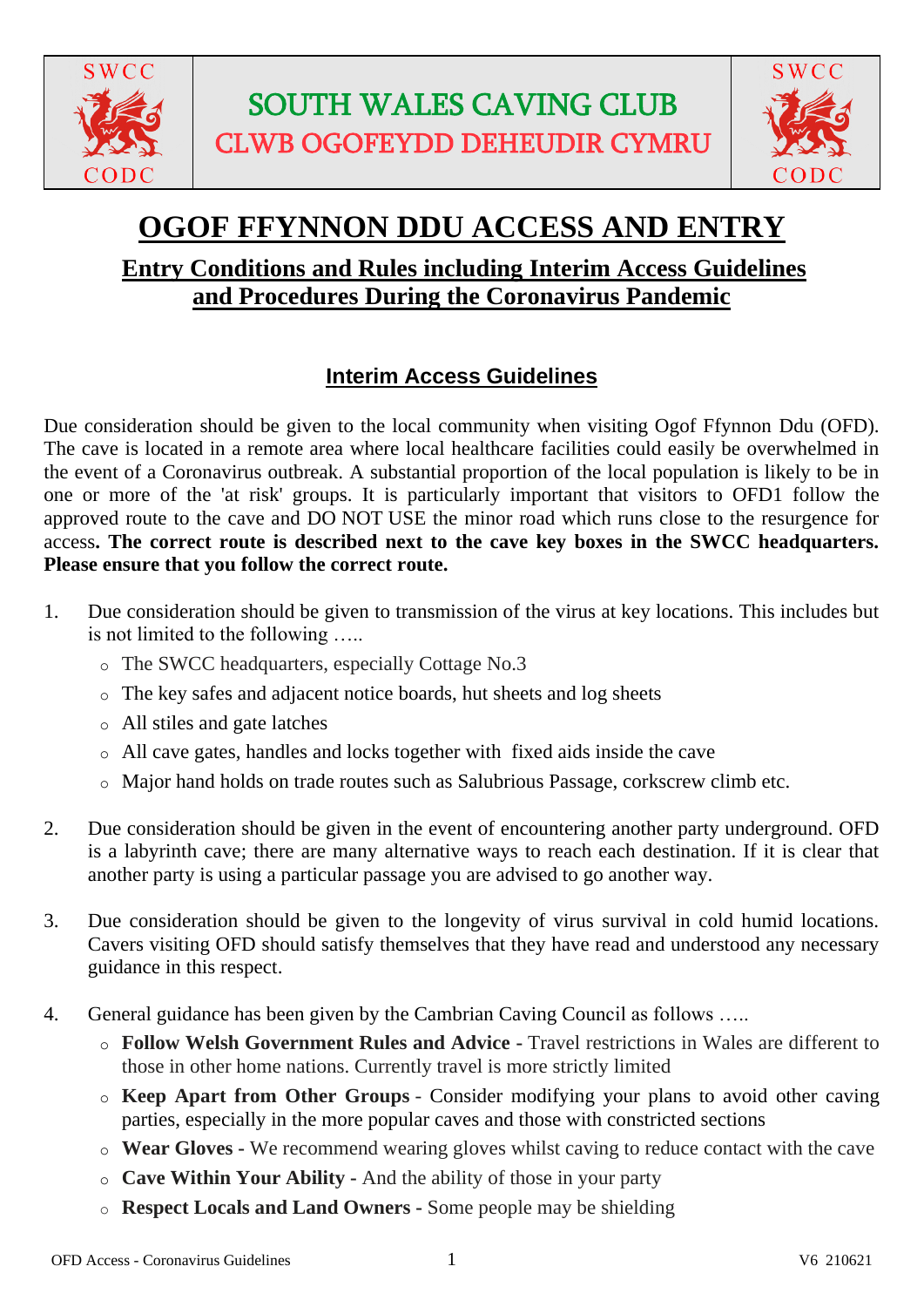#### **Interim Access Procedures**

- 1. These Interim Access Procedures apply to all parts of and all entrances to OFD and will apply until further notice.
- 2. The South Wales Caving Club Permit Secretary (The Permit Secretary) can be contacted by e-mail at [permit\\_secretary@swcc.org.uk](mailto:permit_secretary@swcc.org.uk) or by writing to 419, Wimborne Road East, Ferndown, BH22 9LZ or by mobile phone….. 07309 024293.
- 3. The Permit Secretary administers access to OFD acting on behalf of the landowners (NRW) and South Wales Caving Club (SWCC). The entire cave is a Site of Special Scientific Interest (SSSI) and a large part of it is a National Nature Reserve (NNR). Access to the cave is subject to obligations placed upon the landowners by its special status.
- 4. Entrances to the cave are gated. Permits for entry may be obtained from The Permit Secretary by following the procedures below. Conservation of the cave and its flora and fauna is a priority and cavers are expected to act responsibly and adhere to the Entry Conditions and Rules.
- 5. Access is available to members of *bona fide* caving clubs who have read, and are prepared to abide by, the Entry Conditions and Rules published by The Permit Secretary and who have also read and understood the guidance set out in this document. *Bona fide* caving clubs are defined as those affiliated to the British Caving Association (BCA) or another appropriate national or international body.
- 6. Applications for permits must be made by an officer of the visiting club and be received by The Permit Secretary at least two weeks prior to the proposed caving trip. Preferably, applications should be made by e-mail to [permit\\_secretary@swcc.org.uk](mailto:permit_secretary@swcc.org.uk) or by using the link from the SWCC website. Alternatively, applications can be made by post to The Permit Secretary at the address above.
- 7. The maximum permitted party size is 6 people, including the Leader, and individual parties must remain separated in the cave. A permit covers a single party of up to 6 people. If more than 6 people from the applying club will be in the cave at the same time then multiple permits must be requested. See the rule below with regards to size of party.
- 8. Permit holders may ONLY obtain keys to the cave from the SWCC headquarters. The following procedures shall apply…..
	- Cave keys are held in key safe boxes within the porch area of SWCC Cottage No.3. Adjacent to the key safe boxes are located the SWCC Cave Keys User Log Sheets. On the inner porch door there is a whiteboard for recording trip details
	- The code to access Cottage No.3 and the code to access one of the key safe boxes will be provided to you with your permit. Both codes are changed regularly. Visitors requiring access should therefore check the current code with The Permit Secretary during the week immediately prior to their intended visit. This can most easily be done by texting the name of their club to 07309 024293
	- Upon collection of a key, an SWCC Cave Keys User Log Sheet MUST be filled out with all of the information boxes completed clearly and legibly. Leaders are reminded that Advanced levels of skill are expected of them in this respect (see Appendix A). Sensitive personal data can, in the alternative, be e-mailed to the SWCC Permit Secretary in advance of completion of the SWCC Cave Keys User Log Sheet. In such circumstances the address and contact tel No. can be filled out as 'SUPPLIED TO SWCC PERMIT SECRETARY'.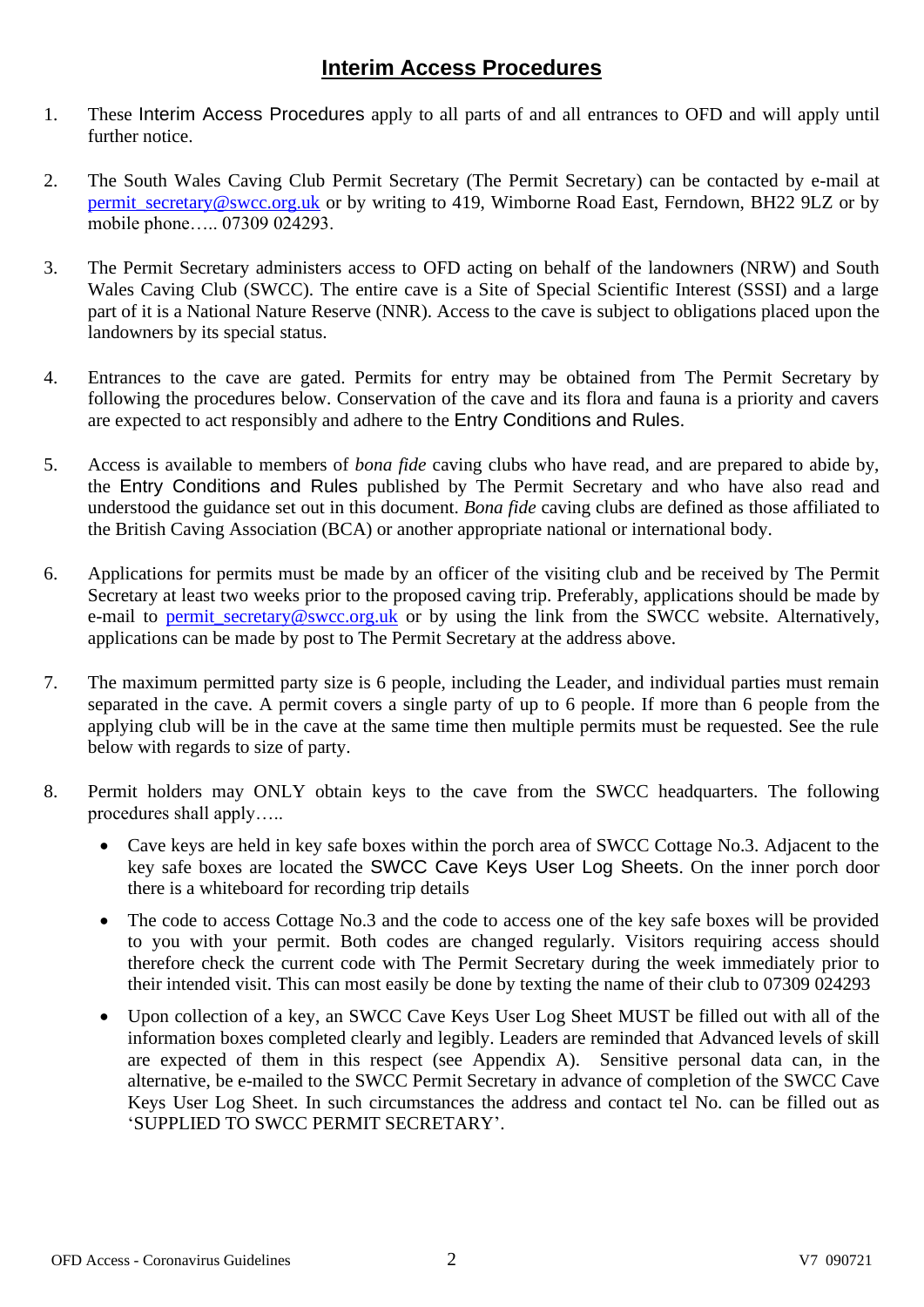- The SWCC Cave Keys User Log Sheets are a critical data source that would allow SWCC to respond appropriately and with expedience in the event of identification of a Covid-19 case. Failure by the Leader to complete the User Log Sheets will result in the withdrawal of their club's Annual Permit for the remainder of the calendar year and may lead to a refusal to issue future permits to the club in question
- Leaders are requested to make known to the SWCC Coronavirus Officer by e-mailing to chairman@swcc.org.uk details of any suspected/confirmed Covid-19 cases within their party following a visit to OFD
- Upon obtaining a key, Leaders are requested to be courteous towards other cavers and to leave a brief note on the whiteboard stating start time of trip, destination and number of cavers in the party. This is intended to assist cavers to choose different parts of the cave to visit and to avoid bunching of different groups. **NOTE: THIS IS NOT A CALLOUT SYSTEM. THIS BOARD IS NOT MONITORED**
- Upon completion of the trip:
	- o The cave key must be returned to the same key safe from which it was taken
	- o The key safe must be relocked
	- o The SWCC Cave Keys User Log Sheet entry should be completed with the time of return
	- o The trip details left on the whiteboard should be removed
	- o The outer door to Cottage No.3 should be locked on exit
- 9. Permit holders **MUST** ensure that they have made adequate provision for rescue call out via an independent contact or system not connected with the key acquisition process. Most cavers will be aware that formerly under the normal weekend caving regime, SWCC has operated a Duty Officer system to administer keys and monitor a cave destination board, thereby providing a rescue call-out process. **THIS SYSTEM IS NOT AVAILABLE AT THIS TIME.** It is essential that cavers obtaining a key from SWCC headquarters have in place alternative rescue call-out processes.
- 10. The Permit Secretary shall, on behalf of SWCC, have absolute discretion in interpreting these conditions and may refuse a permit, in which case the applicant and SWCC Committee will be informed of the reason for refusal. The applicant may appeal in writing to the Committee of SWCC at 1-10, Powell Street, Penwyllt, Pen-y-Cae, Swansea, SA9 1GQ.
- 11. There is a facility for Annual Permits to be issued to clubs that have demonstrated a regular and conscientious interest in OFD. Applications for Annual Permits should be made to The Permit Secretary. Annual Permits for 2020 have already been issued. The Permit Secretary has notified the contact for each Annual Permit holding club of these Interim Access Procedures. All Leaders, be they permitted by Date Specific Permit or Annual Permit are assumed to have read accepted and understood these guidelines and Interim Access Procedures.
- 12. Access to The Columns area is currently unavailable. Please contact The Permit Secretary for further information.
- 13. The Entry Conditions and Rules, below, are issued with all permits and must be complied with by all visitors to the cave.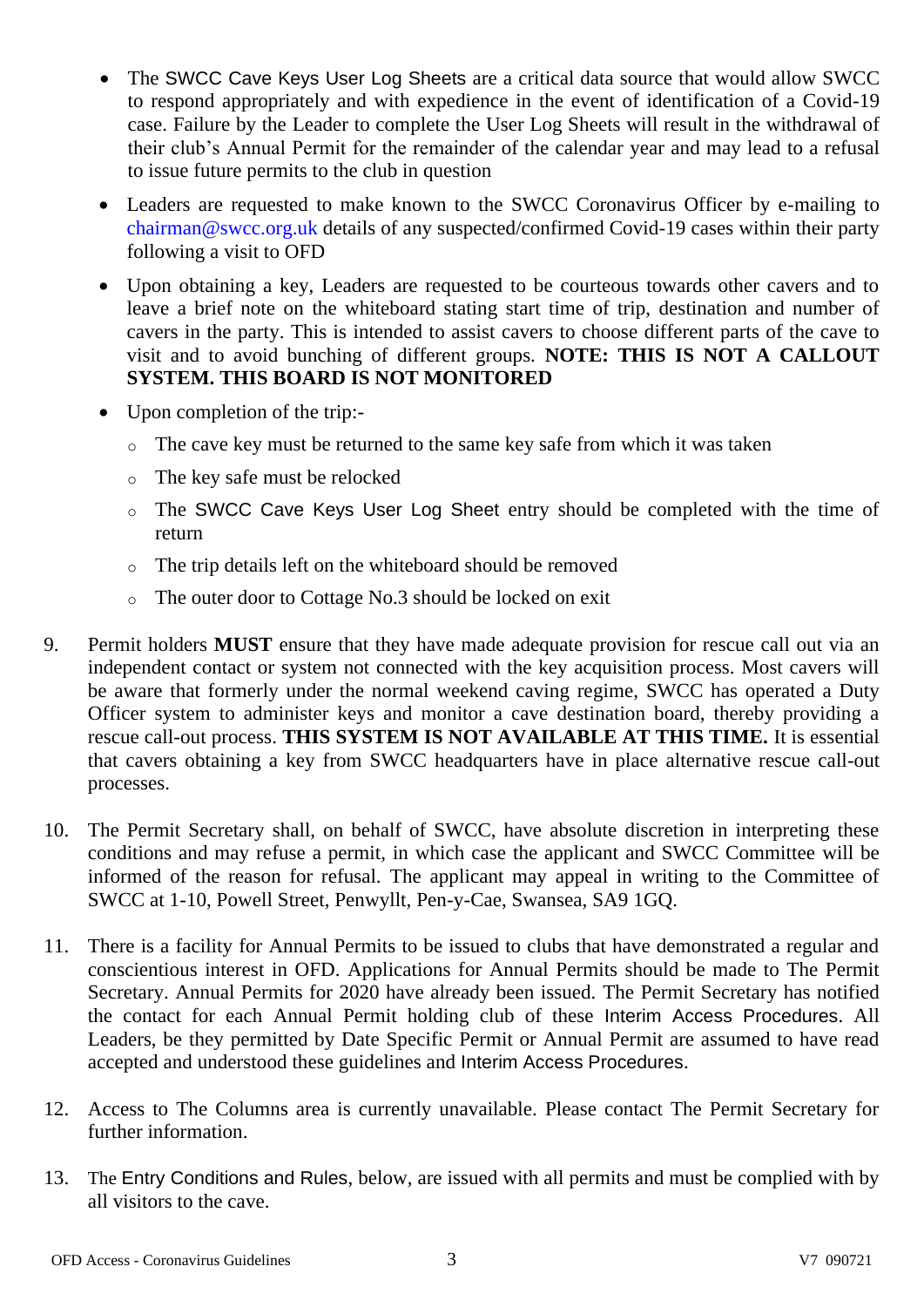#### **Entry Conditions and Rules**

- a) These Entry Conditions and Rules apply to all parts of and all entrances to OFD.
- b) Parties must now make their own arrangements for rescue. Note that even if the headquarters is open, no monitoring of trips will be made. Parties using the key safe boxes within Cottage No.3 shall log the use of keys on the SWCC Cave Keys User Log Sheets provided but note that these are strictly NOT MONITORED for the purpose of rescue call-out.
- c) For reasons of cave conservation and adequate supervision of less-experienced cavers, the maximum permitted party size is 6 including the Leader. Parties must not join up underground and should deliberately maintain separation from other parties.
- d) The Leader is responsible for the conduct and safety of the party AND for the provision of the equipment necessary to complete the trip. The Leader must draw to the party's attention the conditions relating to the use of any fixed equipment within the cave, which is listed at the bottom of these Entry Conditions and Rules. The Leader is responsible for the cave key and lost keys will incur a charge of £50.
- e) ONLY electric lighting is to be used. Carbide MUST NOT be taken into the cave.
- f) This permit is for ENTRY ONLY. Camping, digging and the use of explosives, dye tracing and other research projects require special permission, for which application is to be made to The Permit Secretary.
- g) Conservation of the cave is very important and those who enter the cave are responsible for its welfare. Some areas are taped off for conservation reasons. Marker tapes must not be crossed or moved, under any circumstances other than in extreme emergency. Observe all tapes and route markings in the cave. If there is no tape, proceed only if there is a clearly defined path. If in doubt, STOP.
- h) Smoking is prohibited throughout the cave and no litter whatsoever is to be left either inside or outside the cave.
- i) Cavers visiting OFD1 must park vehicles in approved locations and approach the cave entrance by approved routes. Details of parking locations and approach routes can be found at the bottom of these Entry Conditions and Rules.
- j) The gates to the cave are to be locked at all times except when entering or leaving the cave.
- k) Cavers enter at their own risk. Many sections of the cave are arduous. For safety reasons, adequate experience and suitable clothing and equipment are required throughout the cave and especially in the further reaches of the cave and in the streamway.
- l) Installations, apparatus and equipment must not be damaged. If accidental damage occurs this should be reported immediately on return via the whiteboard in SWCC Cottage No.3 and by e-mail to The Permit Secretary at [ofdaccess@hotmail.co.uk.](mailto:ofdaccess@hotmail.co.uk)
- m) Access to the land surface of the NNR and of much of the remainder of the SSSI is unrestricted but visitors are asked to help protect the wildlife and natural beauty and avoid disturbance to grazing animals.
- n) Failure to observe these conditions may result in the refusal of any future application for entry.
- o) These Entry Conditions and Rules may be revised from time to time.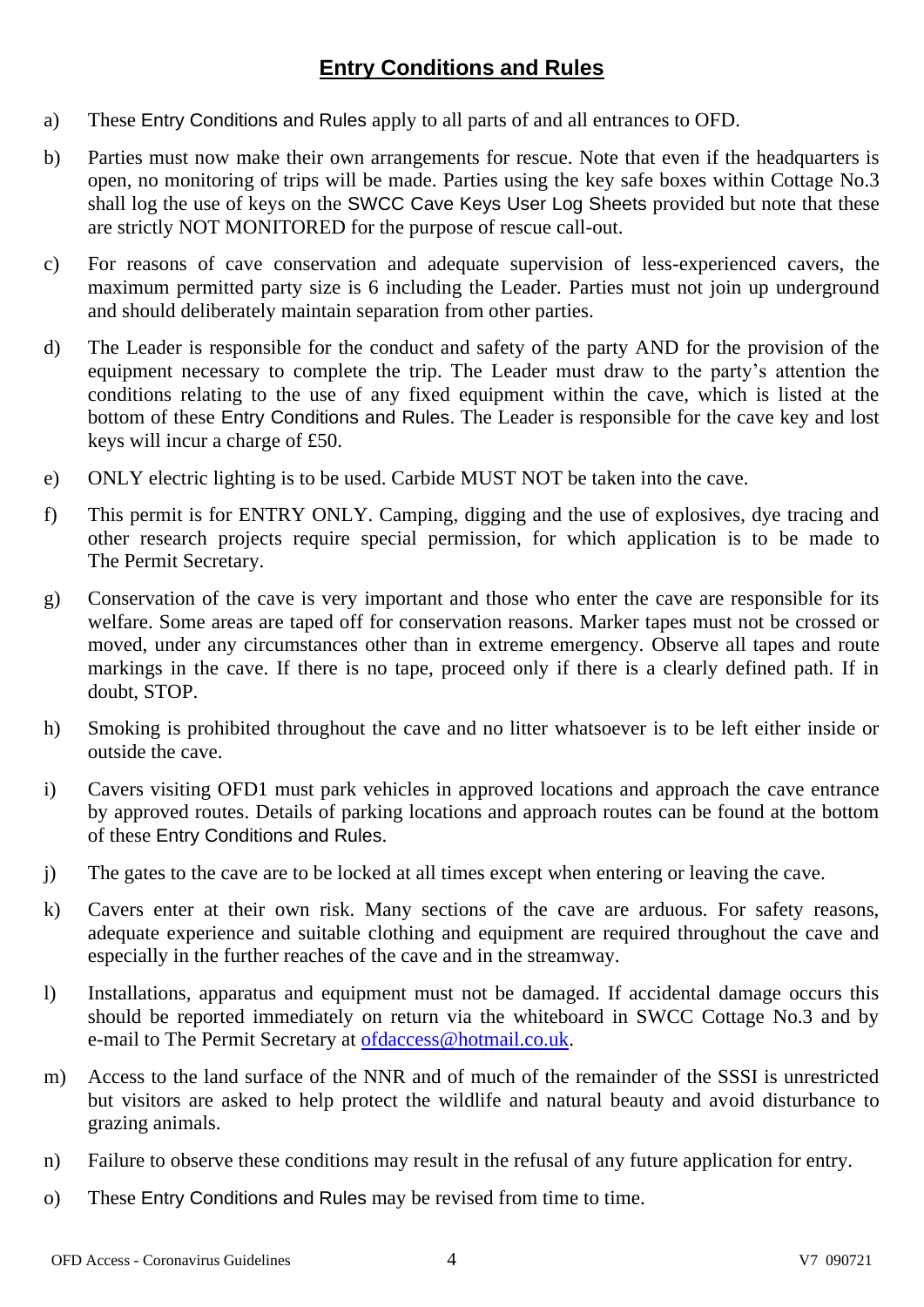### **Appendix A**

#### **Principles and Direction**

- 1. This document has been issued to set out how access to Ogof Ffynnon Ddu (OFD) has changed as a result of the Coronavirus pandemic.
- 2. This document should be read alongside The Welsh Government's Coronavirus regulations and advice; the Leader should defer to these at all times. This document is advisory guidance, intended to complement the wider suite of information published by The Welsh Government, National Resources Wales (NRW) and South Wales Caving Club (SWCC).
- 3. Statistics recorded by SWCC show that there are between 2000 and 2500 caver trips in OFD each year. Most of these trips occur at weekends. In broad terms, on any given weekend day, up to sixty cavers could be minded to visit OFD. To have 60 people concentrated into one location would be a cause for concern. This would be particularly relevant at the cave entrances which are small and constricted and through which all must pass. There are however over 50km of passages in OFD. 60 cavers in 50km of passage is considered *Undeveloped* in terms of visitor numbers per square km when compared with other public outdoor sites such as Pen-y-Fan and Snowdon.
- 4. This guidance uses the work of the Visitor Safety Group (VSG) to underpin the approach to the guidance now offered. VSG has created a risk control matrix as a way of explaining its proportionate approach to risk management at natural and outdoor cultural sites.
- 5. Within the VSG risk control matrix, areas are designated as either *Highly Develop*ed, *Moderately Developed*, *Lightly Developed* and *Undeveloped*. An *Undeveloped* area is one which has the following characteristics….. "Wild and rugged countryside; remote forests and landscape." OFD has been classified as falling within the *Undeveloped* category by virtue of the overarching principle to maintain the cave in its original natural state with the intervention of mankind kept to a minimum. Specifically; the view that large numbers gathering at a particular viewpoint does not occur in caving.
- 6. Within the VSG risk control matrix, the skill levels of users are designated as *Advanced, Moderate, Minor and Minimal*. Users designated as *Advanced* are deemed to have the following attributes… "Competent personal safety skills, planning, training and experience of first aid, leadership and self reliance are expected. Accepts responsibility for own safety."
- 7. Within the VSG risk control matrix the management intervention requirement is described as being *Minimal* if the two conditions of *Undeveloped* and *Advanced* as set out above are met. Physical safety measures are unlikely to be required. The supply of routine information about site conditions is not likely necessary but arrangements should be made for exceptional circumstances.
- 8. Based on consultations between NRW, SWCC, The Ogof Ffynnon Ddu Cave Advisory Group (OFDCAG) and The SWCC Permit Secretary, it has been concluded that OFD can be classified as an *Amber* site in accordance with the Welsh Government's outlined 'traffic light' phases for returning to normal.